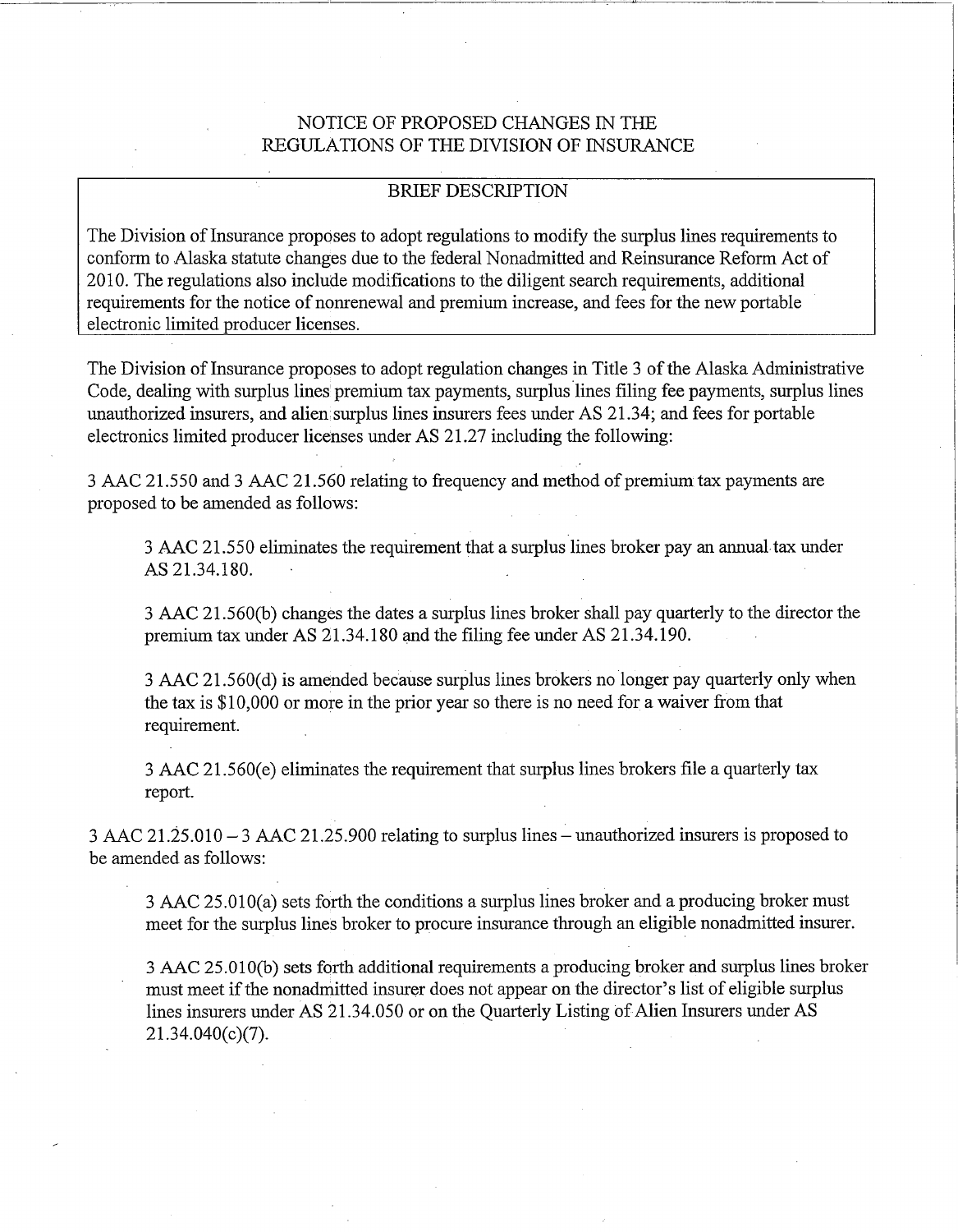3 AAC 25.035(a), (c), and (d) implements the federal Nonadmitted and Reinsurance Reform Act of 2010 provision relating to a streamlined application for commercial purchasers of nonadmitted insurance.

3 AAC 25.050 adds a requirement that a surplus lines broker ensure that a notice of nonrenewal and premium increase be part of each policy.

3 AAC 25.060 adds that evidence of insurance includes subsequent endorsements and company audits related to a policy.

3 AAC 25.090(b)(3) requires, for each surplus lines transaction, that the surplus lines broker include, on a form approved by the director, documentation of the gross premiums written.

3 AAC 25.090(c) is repealed because the director no longer needs to require each report of a surplus lines transaction be signed by the surplus lines broker.

3 AAC 25.100 is repealed and readopted to replace the monthly reports with quarterly reports.

3 AAC 25.105 is repealed and readopted to replace amending monthly reports with amending quarterly reports.

3 AAC 25.110 is repealed because the director no longer needs an annual tax payment report.

3 AAC 25.140 is repealed and readopted to include new eligibility requirements for surplus lines insurers.

3 AAC 25.900 is repealed and readopted to provide definitions for the proposed regulations and to remove unnecessary definitions already covered by statute.

3 AAC 31.020 and 3 AAC 31.060 relating to fees are proposed to be amended as follows:

3 AAC 31.020(a) (2) establishes a fee for initial application or biennial renewal for a portable electronics limited producer license.

3 AAC 31.060 clarifies fees for only an alien surplus lines insurer not on the Quarterly Listing of Alien Insurers under AS  $21.34.040(c)$  (7).

You may comment on the proposed regulation changes, including the potential costs to private persons of complying with the proposed action, by submitting written comments to the Division of Insurance; Attention: Rebecca Nesheim; P.O. Box 110805; Juneau, AK 99811-0805 or by e-mail to rebecca.nesheim@alaska.gov; or by fax to (907) 465-3422. Comments may also be submitted through the Alaska Online Public Notice System at http://aws.state.ak.us/OnlinePublicNotices. All comments must be received no later than 5:00 p.m., Alaska Daylight Time, March 21, 2014.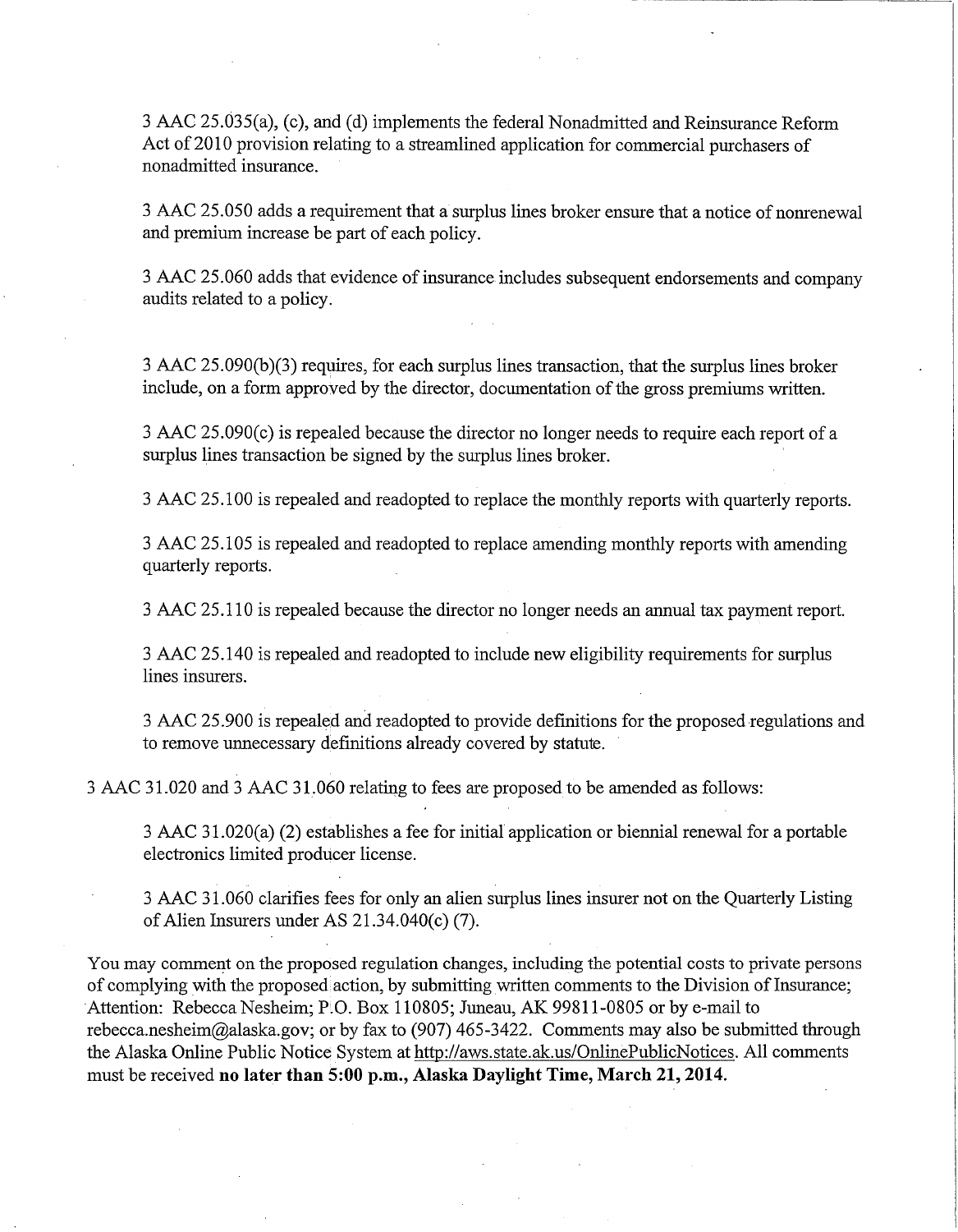Oral or written comments also may be submitted at a hearing to be held on Wednesday, March 12, 2014 in the  $15<sup>th</sup>$  floor conference room, 550 West Seventh Avenue, Suite 1560, (Atwood Building) Anchorage, Alaska. The hearing will be held from 1:30 p.m. to 2:30 p.m., ADT, and may be extended to accommodate those present before  $2:30$  p.m. who may not have had the opportunity to comment.

If you are a person with a disability who needs a special accommodation in order to participate in the process, please contact Christopher Napoleon at (907) 269-7892, or TDD (907) 465-5437 no later than January 3, 2014 to ensure that any necessary accommodations can be provided.

For a copy of the proposed regulation changes, please contact the Division of Insurance by telephoning  $(907)$  269-7900 in Anchorage or  $(907)$  465-2515 in Juneau, or via the Internet at http://commerce.alaska.gov/dnn/ins/HearingsMeetingsandNotices.aspx.

After the public comment period ends, the Division of Insurance will either adopt these or other provisions dealing with the same subject, without further notice, or decide to take no action on them. The language of the final regulations may be different from that of the proposed regulations. YOU SHOULD COMMENT DURING THE TIME ALLOWED IF YOUR INTERESTS COULD BE AFFECTED. Written comments received are public records and are subject to public inspection.

**Statutory Authority:** AS 21.06.090; 21.06.250; and AS 21.34.250.

Statutes Being Implemented, Interpreted, or Made Specific: AS 21.27.150; AS 21.34.020; 21.34.040; 21.34.060; 21.34.080; 21.34.100; 21.34.170; 21.34.180; 21.34.190; 21.34.900; and 21.36.195.

Fiscal Information: This action is not expected to require an increased appropriation.

DATE: January 13, 2014.

Martv Hester Acting Director of Insurance